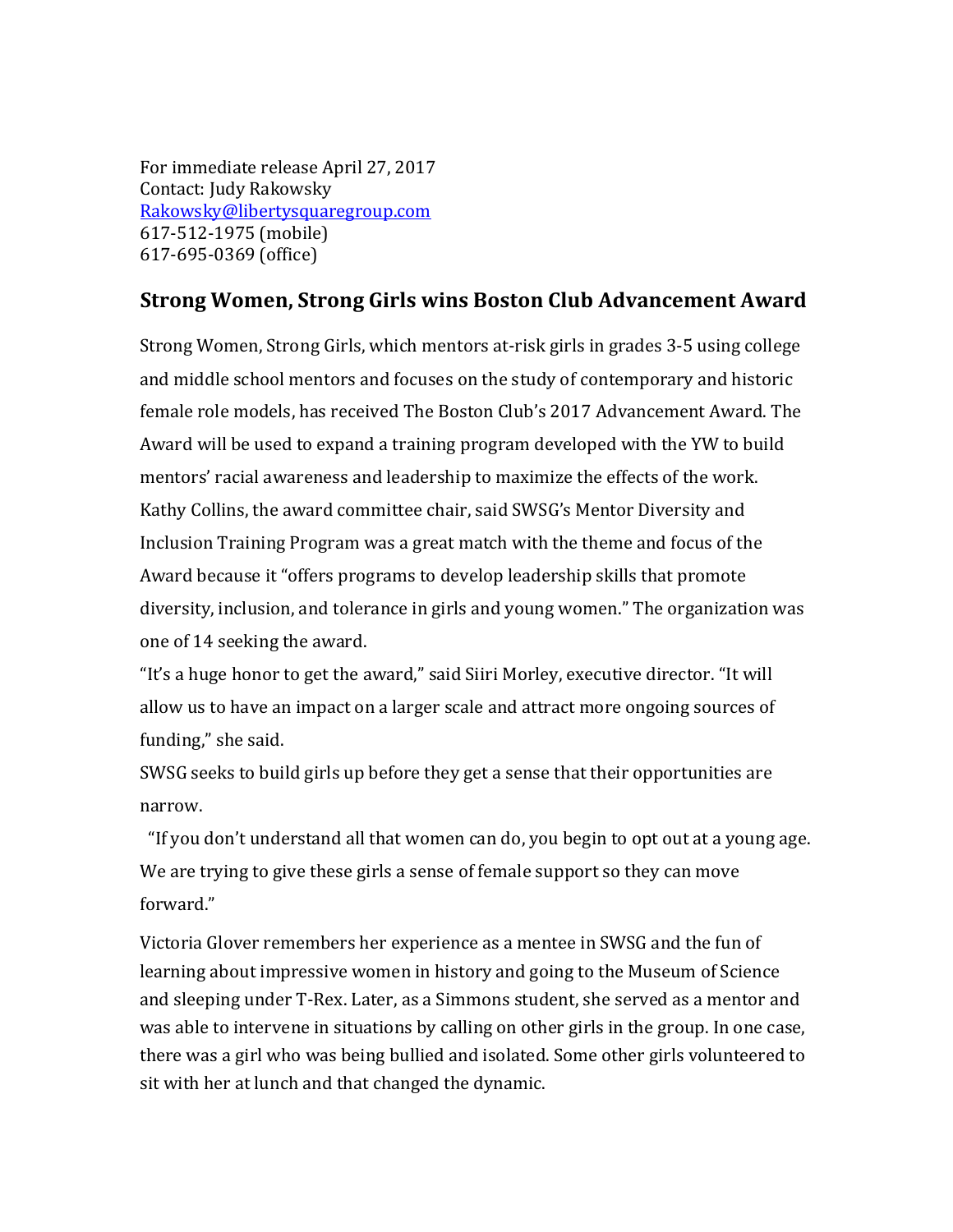"Working with them through real life scenarios was truly rewarding," said Glover, now Senior Operations Specialist, Corporate Actions at Brown Brothers Harriman.

SWSG has mentor chapters at six local colleges and universities, most recently adding Tufts and UMass Boston, and serves 700 to 800 girls a year in 56 schools and centers in Boston neighborhoods, Cambridge, Somerville and Revere. Since the nonprofit first won The Boston Club's top award in 2008, it has nearly doubled in the number of girls served in the Boston area. It also has developed a junior mentor program that brings middle school girls into the program.

As a Harvard freshman, founder Lindsay Hyde came across the data point that a girl's self-esteem peaks at the age of nine. She was moved to do something to combat that so she created Strong Women, Strong Girls, which was incorporated as a foundation to serve the Greater Boston Area and now six local colleges have chapters of mentors. In 2006 it expanded to Pittsburgh, starting with Carnegie Mellon, also expanding to six chapters.

Executive Director Siiri Morley said, "It's almost like a Trojan horse of a program because there's some radical stuff going on, really important life-changing work that looks really cute and really fun." The secret sauce of the program is that the girls are learning while they are having a lot of fun.

"They feel really special and really heard. We have a high ratio of mentors to girls, and they are like older sisters to the girls," she said. Mentors spend 10 to 20 hours a week on the program and many participate for two or more semesters. The \$10,000 Award will help to build on a program that helps the mentors, who tend to be white, relate to the life experiences of the participants who are African-American, Hispanic and from other communities of color.

- SWSG locations include:
- Allston
- Brighton
- Charlestown
- Chinatown
- Dorchester